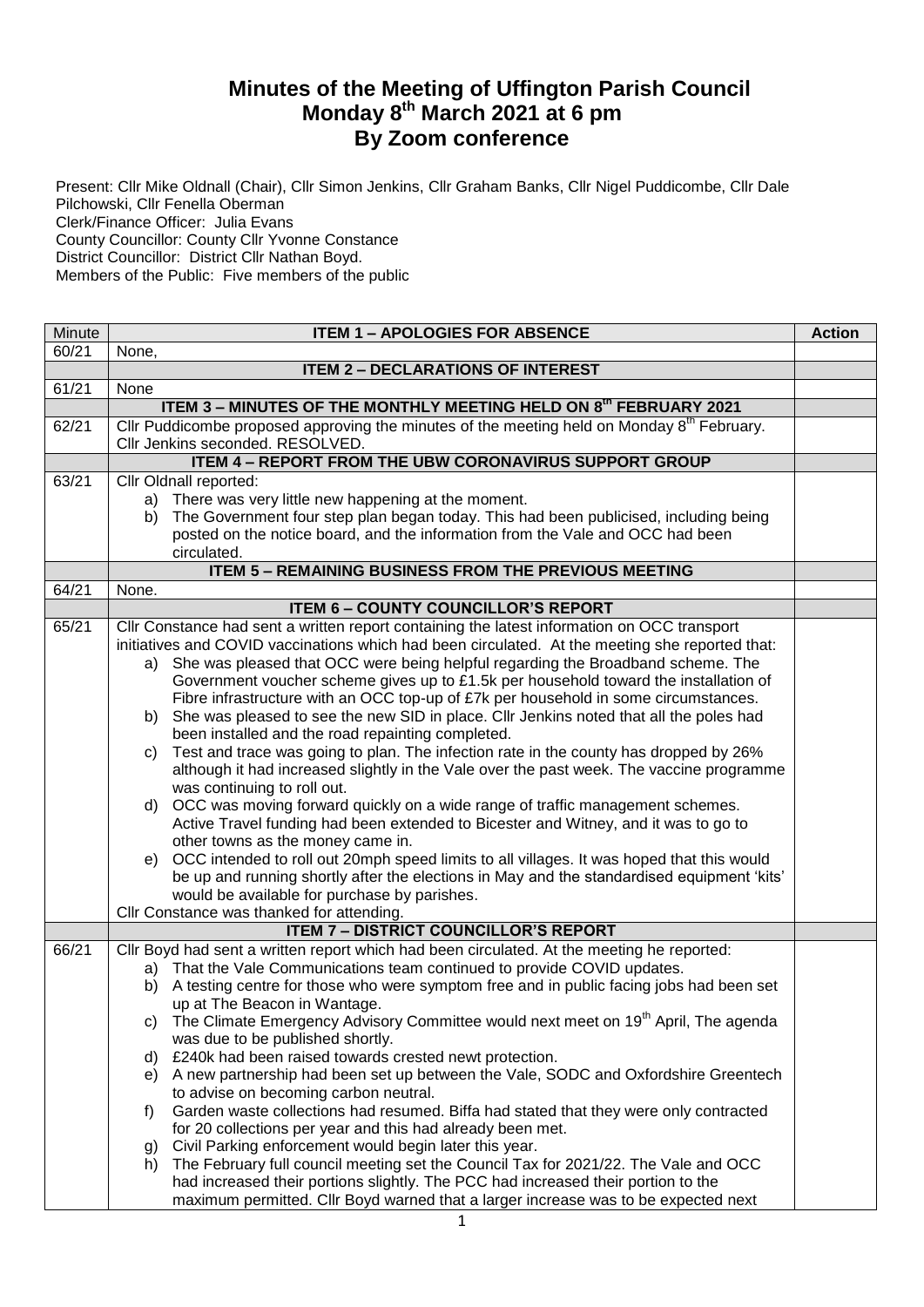|       | year.<br>The '20's Plenty' campaign (See 65/21e above) had been unanimously approved at the<br>i)<br>full council meeting and would roll out within the next 18 months.<br>Consultations on S106 leisure contributions were to start in Wantage, Faringdon and<br>j)<br>Grove to establish the funds could be spent in their local areas. This has come from the<br>Wessex Leisure Centre plan. Cllr Jenkins to send information on the Uffington funded<br>element to Cllr Boyd.<br>The 2021 Census was due to take place on 21 March. Residents were urged to complete<br>k)<br>it online as soon as possible.<br>Work was continuing of the Southern Connector Road in Swindon. OCC was meeting<br>$\mathsf{I}$<br>regularly with Swindon Borough Council to discuss the impact on the A420.<br>Cllr Jenkins raised a query about the 2012 change of use planning application for the allotment<br>now that the bridge condition had become uneconomically viable. Cllr Boyd agreed to respond<br>later in the week.<br>CIIr Jenkins asked whether the COVID support group should be asked to provide assistance<br>regarding the Census for those who could not deal with it online. Cllr Boyd pointed out that<br>Census agents had been recruited and these would be knocking on doors providing assistance.<br>Cllr Oberman asked for confirmation that the '20's Plenty' campaign would come out to the<br>villages. Cllr Boyd confirmed that it should be across the board.                                          | SJ            |
|-------|-------------------------------------------------------------------------------------------------------------------------------------------------------------------------------------------------------------------------------------------------------------------------------------------------------------------------------------------------------------------------------------------------------------------------------------------------------------------------------------------------------------------------------------------------------------------------------------------------------------------------------------------------------------------------------------------------------------------------------------------------------------------------------------------------------------------------------------------------------------------------------------------------------------------------------------------------------------------------------------------------------------------------------------------------------------------------------------------------------------------------------------------------------------------------------------------------------------------------------------------------------------------------------------------------------------------------------------------------------------------------------------------------------------------------------------------------------------------------------------------------------------------------------|---------------|
|       | Cllr Boyd was thanked for attending.                                                                                                                                                                                                                                                                                                                                                                                                                                                                                                                                                                                                                                                                                                                                                                                                                                                                                                                                                                                                                                                                                                                                                                                                                                                                                                                                                                                                                                                                                          |               |
| 67/21 | <b>ITEM 8 - OPEN FORUM</b><br>One member of the public present raised the matter of the traffic implications of the three new<br>dwellings being constructed on Lower Common, permission for which had been granted on<br>appeal. The Parish Council was reminded of the parking requirements it had requested and was<br>asked whether the request had been incorporated into the planning permission. Concern was<br>raised about pedestrians in the area, especially children, as there was no proper pavement<br>present. Reassurance was sought that contractor's vehicles would not park on Lower Common,<br>and details of the builders were requested. Cllr Oldnall pointed out that neither of the Parish<br>Council's requested had been accepted into the final permission and we did not yet know who the<br>builders were. Cllr Jenkins pointed out that there may be an opportunity to address some aspects<br>when the Reserved Matters raised by the Appeal Inspector were submitted. As there was no<br>traffic management plan it was suggested that contact be made with the site manager when the<br>developer is known. Another member of the public asked whether a no waiting restriction could<br>be imposed. Cllr Constance agreed to enquire about options for this but noted that the Parish<br>Council would need to fund it. She suggested erecting 'children playing' signs warning that<br>children were present. Cllr Pilchowski suggested that, nearer the time, the Parish Council write to | YC            |
|       | the Jacksmeadow residents associated suggesting that children are walked the longer route to                                                                                                                                                                                                                                                                                                                                                                                                                                                                                                                                                                                                                                                                                                                                                                                                                                                                                                                                                                                                                                                                                                                                                                                                                                                                                                                                                                                                                                  |               |
|       | avoid issues in the area.                                                                                                                                                                                                                                                                                                                                                                                                                                                                                                                                                                                                                                                                                                                                                                                                                                                                                                                                                                                                                                                                                                                                                                                                                                                                                                                                                                                                                                                                                                     |               |
|       | The members of the public were thanked for attending.<br><b>ITEM 9 - ONGOING PROJECTS</b>                                                                                                                                                                                                                                                                                                                                                                                                                                                                                                                                                                                                                                                                                                                                                                                                                                                                                                                                                                                                                                                                                                                                                                                                                                                                                                                                                                                                                                     |               |
| 68/21 | Update on new OSR footpath.                                                                                                                                                                                                                                                                                                                                                                                                                                                                                                                                                                                                                                                                                                                                                                                                                                                                                                                                                                                                                                                                                                                                                                                                                                                                                                                                                                                                                                                                                                   |               |
|       | Cllr Jenkins reported that the project had been completed. Mrs Pilcher was thanked for seeing<br>the project through.                                                                                                                                                                                                                                                                                                                                                                                                                                                                                                                                                                                                                                                                                                                                                                                                                                                                                                                                                                                                                                                                                                                                                                                                                                                                                                                                                                                                         | <b>CLOSED</b> |
| 69/21 | Vehicle Bridge to the Allotments.<br>A written update had been circulated. At the meeting Cllr Jenkins reported that:<br>a) The lawyers were working on the paperwork. The area required to enlarge the footpath<br>still needed to be signed off in a deed.<br>b) Quotes had been circulated for the shed, hedge and fence work. It was agreed to appoint<br>Pepler Fine Fencing subject to approval from the school. Proposed Cllr Jenkins,<br>Seconded Cllr Oberman. RESOLVED.<br>Afternote: School approved on 11 March 2021.                                                                                                                                                                                                                                                                                                                                                                                                                                                                                                                                                                                                                                                                                                                                                                                                                                                                                                                                                                                             | SJ            |
|       | c) A framework for the timing was required. The school was ready to start work from April.<br>The Lawyers had advised that no work should start until ownership of the 'triangle' had<br>d)<br>been clarified. The Parish Council agreed to accept the risk. Cllr Puddicombe advised<br>that the area was small and unlikely to be an issue. He suggested that if the shed were to<br>be removed, the concrete base should remain for the time being.<br>All the work would be carried out by the same contractor so phasing should not present a<br>e)<br>problem.                                                                                                                                                                                                                                                                                                                                                                                                                                                                                                                                                                                                                                                                                                                                                                                                                                                                                                                                                           |               |
| 70/21 | Improvements to Footpath 19.                                                                                                                                                                                                                                                                                                                                                                                                                                                                                                                                                                                                                                                                                                                                                                                                                                                                                                                                                                                                                                                                                                                                                                                                                                                                                                                                                                                                                                                                                                  |               |
|       | The Vale were to consider the S106 application on 23 <sup>rd</sup> March.                                                                                                                                                                                                                                                                                                                                                                                                                                                                                                                                                                                                                                                                                                                                                                                                                                                                                                                                                                                                                                                                                                                                                                                                                                                                                                                                                                                                                                                     | SJ            |
| 71/21 | <b>Active Travel/Highways Speed Reduction Measures</b><br>This matter was covered in minute reference 65/21 above. It was pointed out that it might be                                                                                                                                                                                                                                                                                                                                                                                                                                                                                                                                                                                                                                                                                                                                                                                                                                                                                                                                                                                                                                                                                                                                                                                                                                                                                                                                                                        |               |
|       | possible to install an additional pole at Shotover on the 30mph sign or between the 30mph sign                                                                                                                                                                                                                                                                                                                                                                                                                                                                                                                                                                                                                                                                                                                                                                                                                                                                                                                                                                                                                                                                                                                                                                                                                                                                                                                                                                                                                                |               |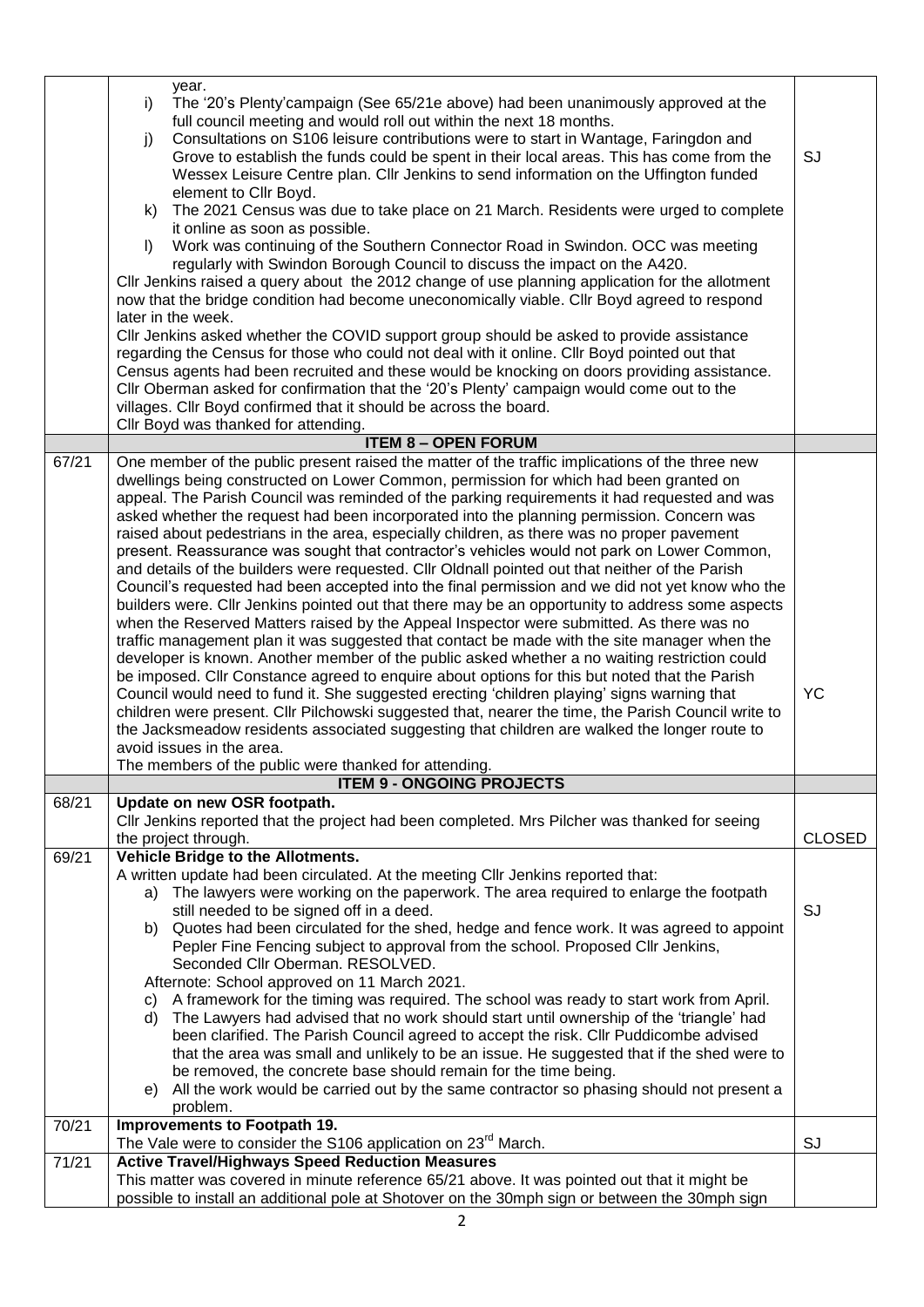|       | and the first house, however this would not be a suitable location for Speedwatch as it had                                                                          |              |
|-------|----------------------------------------------------------------------------------------------------------------------------------------------------------------------|--------------|
|       | previously been ruled out during a police risk-assessment visit.                                                                                                     |              |
| 72/21 | <b>Defibrillators</b>                                                                                                                                                |              |
|       | CIIr Jenkins reported that all the defibrillators had been checked and they were all OK. The list of                                                                 |              |
|       | Guardians had been updated. Cllr Pilchowski was due to take on the co-ordination role. The pads                                                                      |              |
|       | would expire in April; new pads were to be ordered by Tori Russ.                                                                                                     | SJ/DP        |
| 73/21 | Proposal to install a dog waste bin at Jacksmeadow                                                                                                                   |              |
|       | There had been no progress. Cllr Oldnall suggested amending the requirement to the one bin on                                                                        | <b>DP</b>    |
|       | the current Biffa route.                                                                                                                                             |              |
| 74/21 | <b>Improvements to Broadband</b>                                                                                                                                     |              |
|       | Mrs Foxhall (KF) had attended a meeting with the OCC Broadband team and reported:                                                                                    |              |
|       | There was a lot of funding potentially available.<br>a)                                                                                                              |              |
|       | b) The plan was to stop supporting copper lines within the next 5 years or so.                                                                                       |              |
|       | Demand for fast broadband would continue to grow over the years.<br>C)                                                                                               |              |
|       | d) A new scheme was to be launched on $1st$ April which would provide £1500 for home                                                                                 |              |
|       | connections and £3500 for business connections. This was expected to cover the full                                                                                  |              |
|       | cost on the installation.                                                                                                                                            |              |
|       | It was noted that it was harder to obtain domestic items from Airband and Openreach<br>e)                                                                            |              |
|       | provided a more attractive package. The latter was likely to take longer but the delay was                                                                           |              |
|       | likely to be months rather than years.                                                                                                                               |              |
|       | Listed Building Consents would need to be considered.<br>$f$ )                                                                                                       |              |
|       | It was noted that the school was not on the Government rollout list but the Museum was.<br>g)                                                                        |              |
|       | The extra cost for fibre connectivity was likely to be around £5 per month.<br>h)                                                                                    |              |
|       | Mrs Foxhall suggested arranging a public meeting with a view to finalising an application.<br>i)                                                                     |              |
|       | The key was having sufficient support.                                                                                                                               |              |
|       | Cllr Pilchowski pointed out the VOIP phones would not be suitable for those who had emergency                                                                        |              |
|       | telephone connections in their homes which relied on a mains supply.                                                                                                 | <b>KF</b>    |
|       | Mrs Foxhall was thanked for her report.                                                                                                                              |              |
| 75/21 | Proposal For a Village Lengthman<br>No progress. To be carried forward until after Annual Assembly and AGM.                                                          | C/F MO       |
|       | <b>ITEM 10 - PLANNING MATTERS</b>                                                                                                                                    |              |
| 76/21 | New Applications to be considered:                                                                                                                                   |              |
|       |                                                                                                                                                                      |              |
|       |                                                                                                                                                                      |              |
|       | a) P21/V0556/AG - Common Farm, Lower Common. Erection of steel portal framed                                                                                         |              |
|       | building. The Parish Council had no objections.                                                                                                                      |              |
|       | P21/V0179/HH - Little Orchard, Packers Lane. Ground and first floor extensions. Cllr<br>b)                                                                           | Clerk        |
|       | Jenkins suggested noting the UBNP policies relevant to this and all future applications.                                                                             |              |
| 77/21 | Cllr Oldnall to itemise these. Clerk to submit a no objections response.                                                                                             |              |
|       | To consider any new applications received since the publication of this agenda:                                                                                      |              |
|       | None.                                                                                                                                                                |              |
| 78/21 | Update on outstanding planning applications:                                                                                                                         |              |
|       | a) P21/V0009/HH - Gate Cottage, Lower Common. Two-storey side extension, single-                                                                                     |              |
|       | storey side and rear extensions, glazed link and the erection of a one and a half storey                                                                             |              |
|       | outbuilding, incorporating a garage, annexe and home office. Awaiting determination.<br>b) P21/V0006/HH - Rowan Lodge, Fernham Road. Conservatory to rear extension. |              |
|       | Permission granted.                                                                                                                                                  |              |
|       | Planning Appeal Consultation - P20/V0394/FUL - UFF - Meadowgold. The appeal<br>C)                                                                                    |              |
|       | was awaiting determination.                                                                                                                                          |              |
|       | P20/V1739/FUL and P20/V1740/LB. Dovecote, Britchcombe Farm. Retrospective<br>d)                                                                                      |              |
|       | application for conversion of dovecote to a dwelling. Awaiting determination.                                                                                        |              |
|       | <b>ITEM 11 - FINANCE</b>                                                                                                                                             |              |
| 79/21 | To approve March payments: Cllr Oldnall outlined the Woolstone payroll situation and<br>a)                                                                           |              |
|       | stated the Woolstone clerk would be paid directly by Woolstone Parish Meeting.                                                                                       | SJ           |
|       | Payments totalling £5056.71 were approved. Proposed: Cllr Jenkins; seconded: Cllr                                                                                    |              |
|       | Puddicombe. RESOLVED. Cllr Jenkins to authorise the payments online.                                                                                                 |              |
|       | To receive the Interim Internal Audit Report. This was presented and noted. Cllr<br>b)                                                                               |              |
|       | Puddicombe felt that the Parish Council was already complying with the necessary                                                                                     | <b>Clerk</b> |
|       | controls for invoices. Clerk to raise at the next audit.                                                                                                             |              |
|       | Transfer of funds to EMR at the end of the financial year. It was agreed to transfer a<br>C)                                                                         |              |
|       | maximum of £9775 to EMR. Proposed Cllr Puddicombe, Seconded Cllr Oberman.                                                                                            | <b>Clerk</b> |
|       | RESOLVED.                                                                                                                                                            |              |
| 80/21 | <b>ITEM 12 - THE JUBILEE FIELD TRUST</b><br>a) Monthly play area inspection.                                                                                         |              |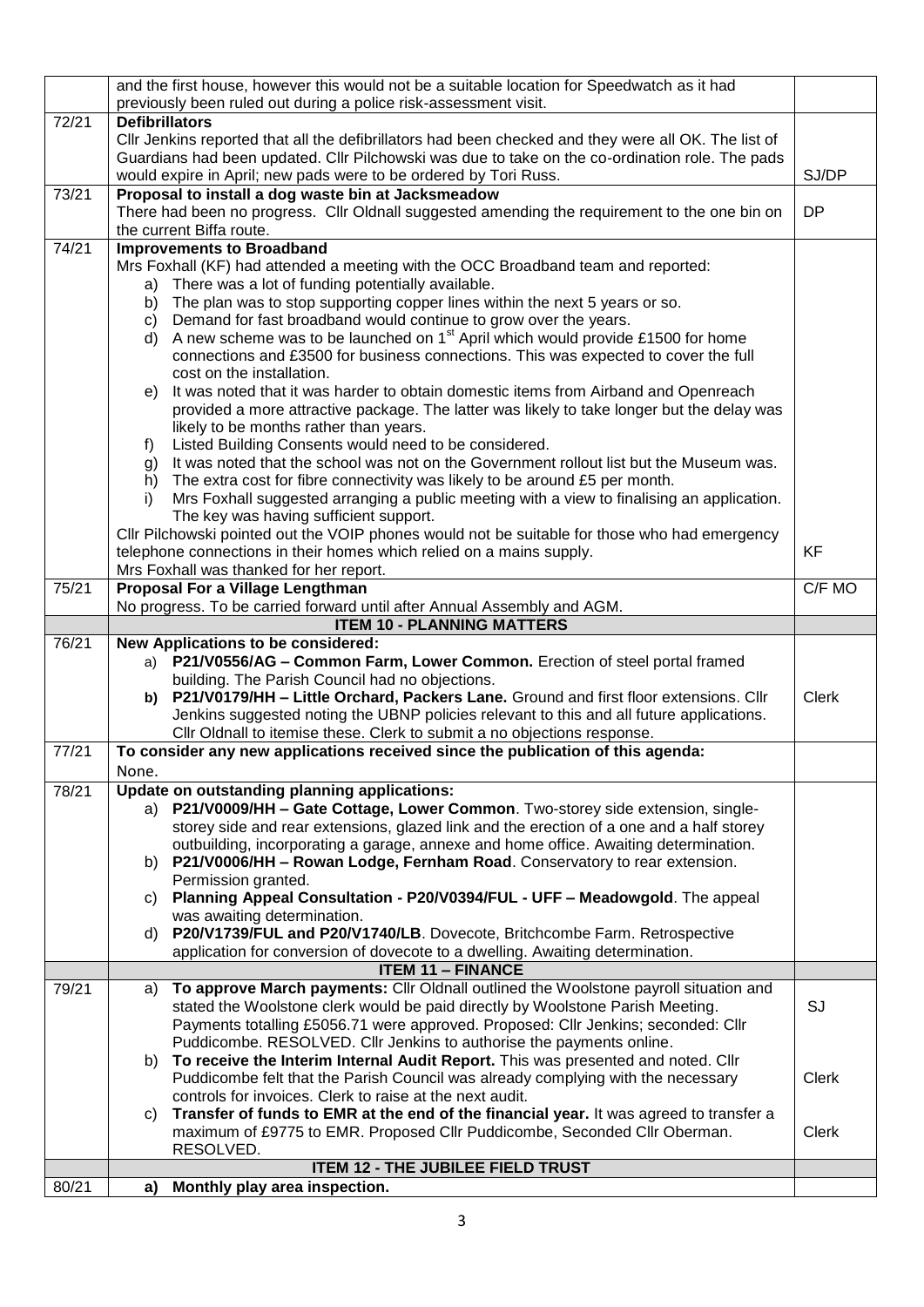|       | Cllr Oberman reported that a screw had been removed from the wing of the MUGA next<br>to the baseball hoops. This had been replaced, but it was no longer tamper proof. The<br>large swings require remedial work as the matter had worn away. Mr Forster had been<br>asked to quote for repairing the area. It was agreed to approved up to £500 for the work.<br>Proposed Cllr Jenkins, Seconded Cllr Banks. RESOLVED.                                                                                                                                                                                                                                                                                        | FO.           |
|-------|-----------------------------------------------------------------------------------------------------------------------------------------------------------------------------------------------------------------------------------------------------------------------------------------------------------------------------------------------------------------------------------------------------------------------------------------------------------------------------------------------------------------------------------------------------------------------------------------------------------------------------------------------------------------------------------------------------------------|---------------|
|       | b) Extension of hedge line.<br>There had been a good turn out of volunteers and the job was almost complete.<br>c) Puddle by the bridge,                                                                                                                                                                                                                                                                                                                                                                                                                                                                                                                                                                        | <b>CLOSED</b> |
|       | Cllr Pilchowski thanked Cllr Oberman for resolving this problem. The repair was timely<br>and excellent.                                                                                                                                                                                                                                                                                                                                                                                                                                                                                                                                                                                                        | <b>CLOSED</b> |
|       | d) Spring Field Tidy,<br>This will go ahead on the weekend of 20 <sup>th</sup> /21 <sup>st</sup> March in a socially distanced manner; Cllr                                                                                                                                                                                                                                                                                                                                                                                                                                                                                                                                                                     | GB            |
|       | Banks to organise                                                                                                                                                                                                                                                                                                                                                                                                                                                                                                                                                                                                                                                                                               |               |
| 81/21 | <b>ITEM 14 - ALLOTMENTS UPDATE</b><br><b>Allotments</b>                                                                                                                                                                                                                                                                                                                                                                                                                                                                                                                                                                                                                                                         |               |
|       | CIIr Puddicombe reported that the November inspection had resulted on three warnings being<br>issued. Since then two of the plots had been given up and re-allocated. The next inspection was<br>due in April. A review of the tenancy agreement and code of conduct had been carried out. Mr<br>Godsell had prepared notices regarding the communal compost head and the Public Right of<br>Way. He had also installed chippings to clear up the muddy area.<br>CIIr Oldnall asked whether the first year free scheme was to continue. It was agreed that it would<br>as it was an incentive. It was noted that OCC Highways had refurbished the bridge because of a<br>safety issue; this had been done well. |               |
|       | <b>ITEM 14 - ANNUAL / QUARTERLY REVIEWS</b>                                                                                                                                                                                                                                                                                                                                                                                                                                                                                                                                                                                                                                                                     |               |
| 82/21 | <b>Emergency Plan</b><br>CIIr Jenkins reported that Version 3 of the Emergency Plan had been circulated and<br>acknowledged by OCC. Responsibility had been handed over to Cllr Oldnall. It was agreed that<br>the plan would not be put on the website as it contained personal data.                                                                                                                                                                                                                                                                                                                                                                                                                          | <b>CLOSED</b> |
| 83/21 | <b>Annual Asset Review</b><br>The quarterly asset review document had been circulated. Various councillors would carry out<br>different checks as part of the usual activities. The Clerk and the Chair would carry out the<br>Annual Asset Review. Only assets of financial value would be checked; trees would not be<br>included.                                                                                                                                                                                                                                                                                                                                                                            |               |
|       | <b>ITEM 15 - UPKEEP (INC. WATERCOURSES)</b>                                                                                                                                                                                                                                                                                                                                                                                                                                                                                                                                                                                                                                                                     |               |
| 84/21 | Dredging the Stream around Jubilee Field<br>It was noted that the drains and ditches were flowing well. Cllr Jenkins had spoken to Malcolm<br>Hinton who had suggested that there was no need to dredge the stream as long as the edges<br>were kept cut back,                                                                                                                                                                                                                                                                                                                                                                                                                                                  | <b>CLOSED</b> |
|       | <b>ITEM 16 - GENERAL</b>                                                                                                                                                                                                                                                                                                                                                                                                                                                                                                                                                                                                                                                                                        |               |
| 85/21 | <b>Annual Assembly.</b><br>a)<br>The normal format was a short Parish Council meeting followed by the Annual Assembly.<br>It was not possible to postpone the latter until after 21 <sup>st</sup> June. Cllr Oldnall suggested that<br>the Annual Assembly should consist of a written report which would be circulated to the<br>village, followed by the meeting on Zoom. It was agreed that the Chairman's report would<br>be included in the next Courier. The deadline for copy was 22 <sup>nd</sup> March. Various<br>suggestions for items to be included were discussed.<br>b) The return to face to face meetings.                                                                                     | <b>MO</b>     |
|       | The legislation permitting remote meetings expires on 6 <sup>th</sup> May, but the current Roadmap<br>suggests that face to face meetings could not be held until 21 <sup>st</sup> June. It was proposed to<br>bring the May meeting forward to Wednesday 5 <sup>th</sup> May. The June meeting could then be<br>skipped if necessary. This was agreed,                                                                                                                                                                                                                                                                                                                                                         | <b>Clerk</b>  |
|       | <b>ITEM 17 - CONSULTATIONS</b>                                                                                                                                                                                                                                                                                                                                                                                                                                                                                                                                                                                                                                                                                  |               |
| 86/21 | Application for a Street Trading License at the White Horse Hill car park<br>It was noted that the National Trust were supporting the application but that Woolstone Parish<br>Meeting were not. The Parish Council were in favour of the application.                                                                                                                                                                                                                                                                                                                                                                                                                                                          | <b>Clerk</b>  |
|       | <b>ITEM 18 - CORRESPONDENCE</b>                                                                                                                                                                                                                                                                                                                                                                                                                                                                                                                                                                                                                                                                                 |               |
| 87/21 | Correspondence<br>None                                                                                                                                                                                                                                                                                                                                                                                                                                                                                                                                                                                                                                                                                          |               |
|       | <b>ITEM 19 - MATTERS FOR THE APRIL AGENDA</b>                                                                                                                                                                                                                                                                                                                                                                                                                                                                                                                                                                                                                                                                   |               |
| 88/21 | <b>Matters for the April agenda</b><br>Covered in minute reference 85/21 above.                                                                                                                                                                                                                                                                                                                                                                                                                                                                                                                                                                                                                                 |               |
|       | <b>ITEM 20 - DATE OF NEXT MEETING</b>                                                                                                                                                                                                                                                                                                                                                                                                                                                                                                                                                                                                                                                                           |               |